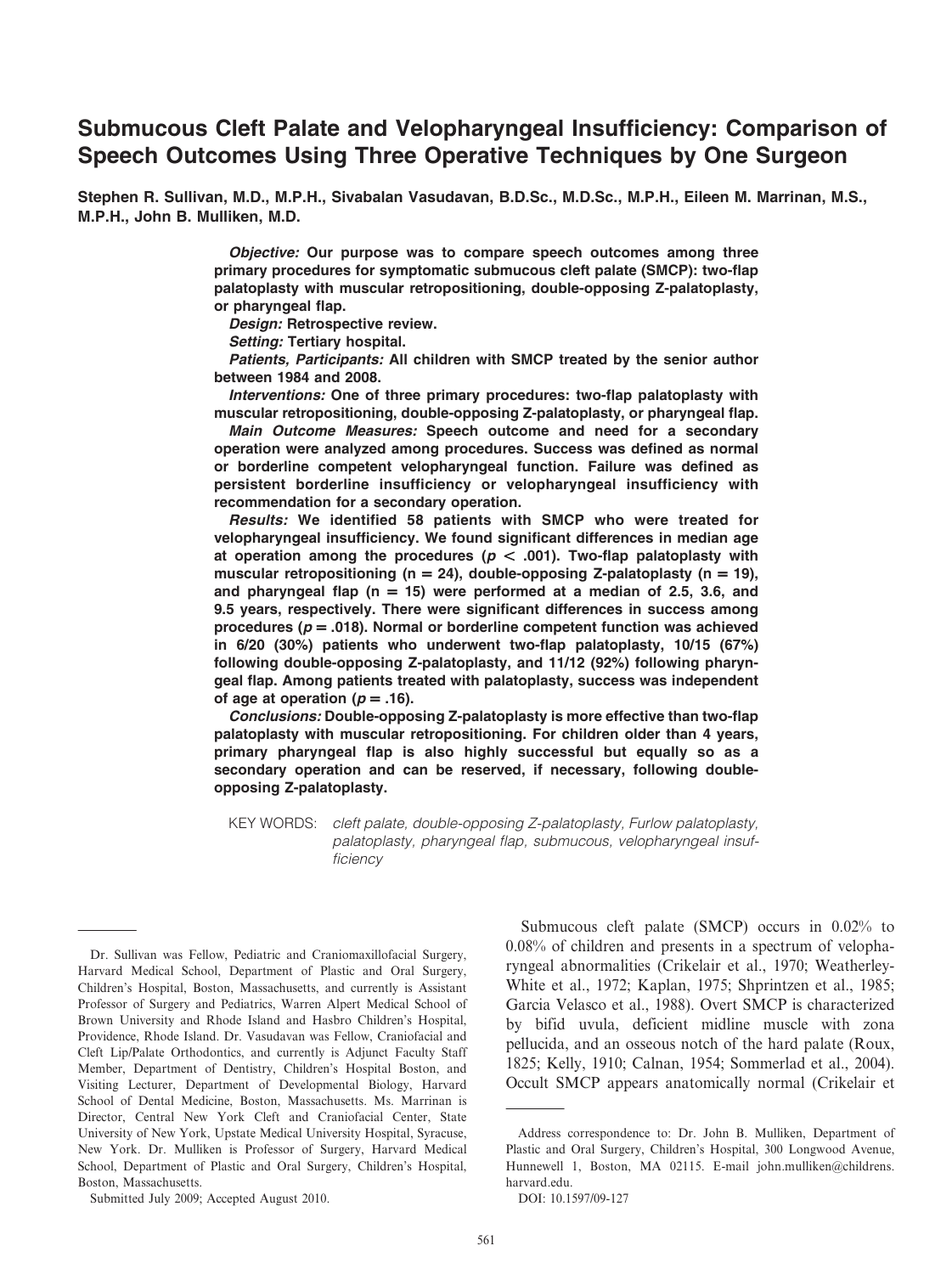al., 1970; Kaplan, 1975; Gosain et al., 1996). The palatal defect can be identified by dissection (Kaplan, 1975) or by nasopharyngoscopy, which reveals a flat or concave nasal surface during speech, rather than the expected convexity (Lewin et al., 1980). The diagnosis of an occult SMCP is often delayed until speech abnormalities associated with velopharyngeal insufficiency become apparent (Porterfield and Traube 1965; Garcia Velasco et al., 1988; Park et al., 2000; David et al., 2006; Isotalo et al., 2008). Thus, primary surgical repair is late.

Velopharygneal insufficiency is characterized by hypernasal resonance and decreased intraoral pressure causing weak pressure consonants and sometimes audible nasal emission during speech (Lewin, 1984; Shprintzen and Golding-Kushner, 1989; Smith and Guyette, 2004). Velopharyngeal insufficiency occurs in only 5% to 10% of patients with SMCP (Abdel-Aziz, 2007; Gosain et al., 1996; Lewin et al., 1980; Shprintzen et al., 1985; Weatherley-White et al., 1972; Ysunza et al., 2001). Treatment of velopharyngeal insufficiency begins with the speech pathologist. A phonological profile documents deviant compensatory articulation patterns associated with velopharyngeal insufficiency (e.g., glottal stops, pharyngeal fricatives, and laryngeal fricatives). A therapeutic plan is outlined to eliminate these patterns and to establish normal oral placement for consonant production (albeit with decreased intraoral pressure). Multiview videofluoroscopy or nasoendoscopy are undertaken to assess the palate, velopharyngeal gap, and movement of pharynx. Studies are reviewed with the surgeon, and an operative plan is determined.

The next step is to determine the most appropriate operation; this is controversial. Reported techniques include palatoplasty (e.g., two-flap, VY pushback, Veau-Wardill-Kilner, von Langenbeck) with or without muscular retropositioning (Calnan, 1954; Porterfield and Traube, 1965; Crikelair et al., 1970; Pensler and Bauer, 1988; Bardach et al., 1992; Park et al., 2000; Inman et al., 2005; David et al., 2006), double-opposing Z-palatoplasty (Furlow, 1986; Garcia Velasco et al., 1988; Chen et al., 1996; Lindsey and Davis, 1996; Kirschner et al., 1999; Seagle et al., 1999; Park et al., 2000; LaRossa et al., 2004; Perkins et al., 2005), pharyngeal flap (Crikelair et al., 1970; Weatherley-White et al., 1972; Abyholm, 1976; Porterfield et al., 1976; Seyfer et al., 1988; Seagle et al., 1999; Park et al., 2000; Husein et al., 2004; Abdel-Aziz, 2007), minimal incision palatopharyngoplasty (Mendoza et al., 1994; Ysunza et al., 2001), and customized combinations of palatal and pharyngeal operations (Calnan, 1954; Hoopes et al., 1970; Kaplan, 1975; Minami et al., 1975; Abyholm, 1976; Porterfield et al., 1976; Park et al., 2000; Ysunza et al., 2001). Successful correction of velopharyngeal insufficiency varies widely in these reports; secondary operative rates range from 0 to 97%.

Meaningful comparisons among studies are limited by different operative techniques, diverse patient populations

with varying anatomic and physiologic profiles, procedure timing, and subjective and inconsistent outcome measures. Studies comparing techniques do exist but are further compromised by the involvement of multiple surgeons and variance in experience (Minami et al., 1975; Witt, Wahlen, et al., 1998; Kirschner et al., 1999; Park et al., 2000; Ysunza et al., 2001; LaRossa et al., 2004; Inman et al., 2005; Lam et al., 2007). The purpose of this study was to describe the evolution of one surgeon's methods and to compare speech results and need for a secondary operation among three primary operative techniques (i.e., two-flap palatoplasty with muscular retropositioning, double-opposing Z-palatoplasty, or pharyngeal flap).

#### MATERIALS AND METHODS

After approval by the Committee on Clinical Investigation, we identified and reviewed the charts of all patients who had an operation for SMCP. An operation was indicated in all patients because of evidence of velopharyngeal insufficiency. Patients underwent preoperative physical examination, speech evaluation, and, if cooperative, multiview videofluoroscopy. Patients with velocardiofacial syndrome (22q11) were excluded from the study due to additional anatomic differences seen in these patients (e.g., platybasia, hypoplastic adenoid pad, and pharyngeal hypotonia) when compared with other children with SMCP (Arvystas and Shprintzen, 1984; Williams et al., 1987; Goldberg et al., 1993; Ford et al., 2000). The senior author performed all operations between 1984 and 2008. Data collected included date of birth, sex, hearing loss, syndrome/ association diagnosis, type of SMCP (overt diagnosed by clinical examination or occult diagnosed by viewing the nasal surface of the soft palate via nasopharyngoscopy during speech production), presence of cleft lip, age at primary operation, type of primary operation (two-flap palatoplasty, double-opposing Z-palatoplasty, or pharyngeal flap), videofluoroscopic results, preoperative and postoperative speech assessment, postoperative complications, need for a secondary operation, and duration of follow-up.

## Operative Techniques

## Two-Flap Palatoplasty With Muscular Retropositioning

The senior author's initial approach to patients younger than 4 to 5 years with SMCP was a two-flap palatoplasty with muscular retropositioning, as previously described (Sullivan et al., 2009). The anteriorly displaced tensor and levator veli palatini muscles were incised from their abnormal attachment to the posterior palatine edge, dissected from the oral and nasal mucosa, retropositioned, and apposed. In retrospect, the retropositioning would be described as type IIb (Andrades et al., 2008). The hamulus was fractured to free the tensor veli palatini tendon and to facilitate posteromedial displacement of the velar muscles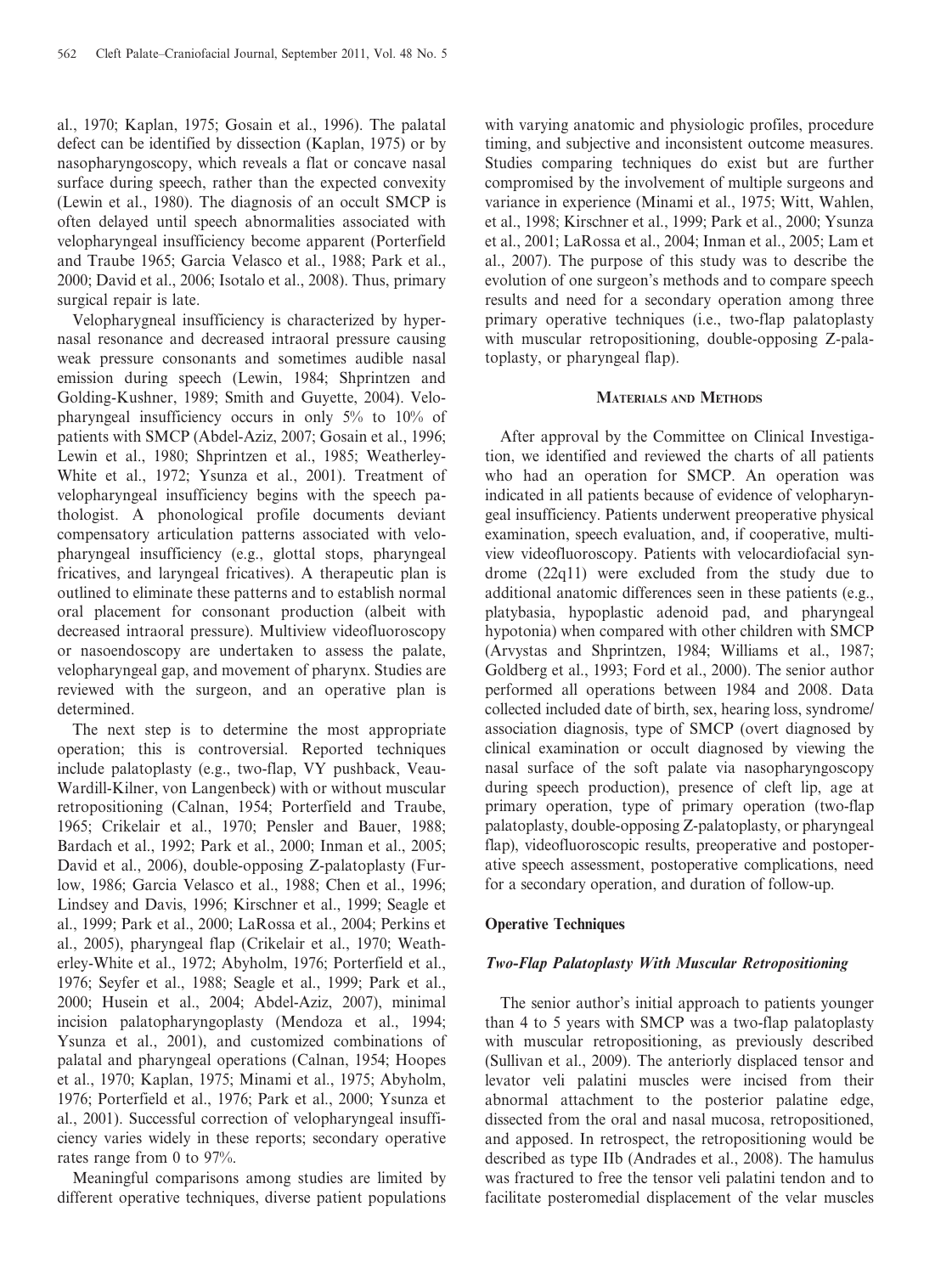and mucoperiosteal flaps for a three-layer soft palatal repair. A gauze palatal pack, soaked in Balsam of Peru, was sutured to the alveolar ridges to support the mucoperiosteal flaps and minimize bleeding, pain, and dead space under the flaps.

## Double-Opposing Z-Palatoplasty

Concerned by a perceived high rate of velopharyngeal insufficiency following two-flap palatoplasty with muscular retropositioning, the senior author began performing the double-opposing Z-palatoplasty in 1997. The operative technique was as described by Furlow (1986).

# Pharyngeal Flap

A primary pharyngeal flap was considered for patients who were 4 to 5 years of age or older and able to participate in videofluoroscopy (Garcia Velasco et al., 1988; Marrinan et al., 1998; Sloan, 2000; Salyer et al., 2006). The lateral pharyngeal wall motion (percentage of closure by medial movement), palatal length (short, normal, long), velopharyngeal gap size (small, moderate, gross), and defect pattern (coronal, sagittal, circular) were recorded. Pharyngeal flap width (narrow, medium, wide, very wide, subobstructing) was tailored based on lateral pharyngeal wall motion and was relative to the size of the pharynx. The differences between a medium, wide, and very wide flap requires judgment and experience. For example, if the lateral pharyngeal wall motion was 50%, a wide pharyngeal flap was designed such that it was 50% of the width of the pharynx; an additional 10% width was added to each side to account for contraction of the flap and pharynx. If the tonsils were enlarged (2+ or greater), tonsillectomy was done at least 8 weeks prior to the pharyngeal flap. Eight children had a preoperative tonsillectomy, and 6 also had an adenoidectomy.

The velum was split at the midline halfway to the junction with the hard palate. Trapezoidal-shaped nasal mucosal flaps were incised and separated from the oral mucosa. The superiorly-based flap was elevated off the buccopharyngeal fascia to above the level of the soft palate. The distal end of the pharyngeal flap was placed onto the nasal surface of the mid soft palate and fixed with three mattress sutures. The pharyngeal donor site was closed by advancement of the lateral mucosal walls, sutured to the fascia superiorly and apposed inferiorly. Number 12 or 14 French red rubber catheters, placed through the nose and lateral portals, helped in the closure. Lateral port control (Hogan, 1973) was not done. The nasal mucosal flaps were sutured to the base of the flap to line the raw surface, and the velum was repaired.

## Speech Assessment

Patients were followed annually in our interdisciplinary clinic. Speech pathologists, who specialize in cleft palate

(CP), completed a perceptual assessment using the Pittsburgh Weighted Values for Speech Symptoms Associated With Velopharyngeal Incompetence instrument (McWilliams and Philips, 1979). Speech outcomes were objectively based on three structurally correctable variables: resonance (normal, mildly hyponasal, mixed hypo-hypernasal, inconsistent mildly hypernasal, mildly hypernasal, moderately hypernasal, severely hypernasal), intraoral pressure (normal, decreased), and nasal emission (absent by mirror examination, visible, audible, turbulent). Children who were too young to complete the entire evaluation were assessed for resonance and intraoral pressure. Because children will often describe the mockery of others at their funny voice, all children and families were asked if speech posed a personal or social problem when talking to others (Albery et al., 1982). Overall velopharyngeal competence was graded as (1) normal (normal or mildly hyponasal resonance, absence or inconsistent visible nasal emission by mirror examination, normal intraoral pressure, no personal/social problems), (2) borderline competent (inconsistent mildly hypernasal, visible or inconsistent audible nasal emission, normal intraoral pressure, no personal/social problems), (3) borderline insufficient (mildly hypernasal resonance, audible or turbulent nasal emission or inconsistent decreased intraoral pressure, or a personal/social problem), and (4) insufficient (moderate or severe hypernasal resonance, audible or turbulent nasal emission, decreased intraoral pressure, personal/social problems). Normal or borderline competency was categorized as a success, while borderline insufficiency or insufficiency was categorized as a failure. Articulation errors and voice quality were assessed but not included in the grade of speech outcome as they are addressed by preoperative speech therapy and are not corrected by an operation. We also recorded the number of patients for whom a secondary operation was recommended because of failure.

The need for a revisionary operation to correct airway obstruction following pharyngeal flap was also recorded (e.g., postoperative tonsillectomy, adenoidectomy, flap division, or dilation of pharyngeal ports). Polysomnography was conducted if a child evidenced symptoms of obstructive sleep apnea.

# Statistical Analyses

Patient characteristics were summarized and compared among operative techniques. Medians of continuous variables were analyzed using the Kruskal-Wallis test. Bonferroni's method was used to correct for multiple comparisons. Proportions were analyzed using Fisher's exact test. To evaluate for a possible association between the age at primary palatoplasty and need for a secondary operation, we performed a logistic regression and present the odds ratio (OR) and 95% confidence interval (95% CI). Continuous data were expressed as median  $\pm$  standard deviation. All calculated  $p$  values were two-tailed and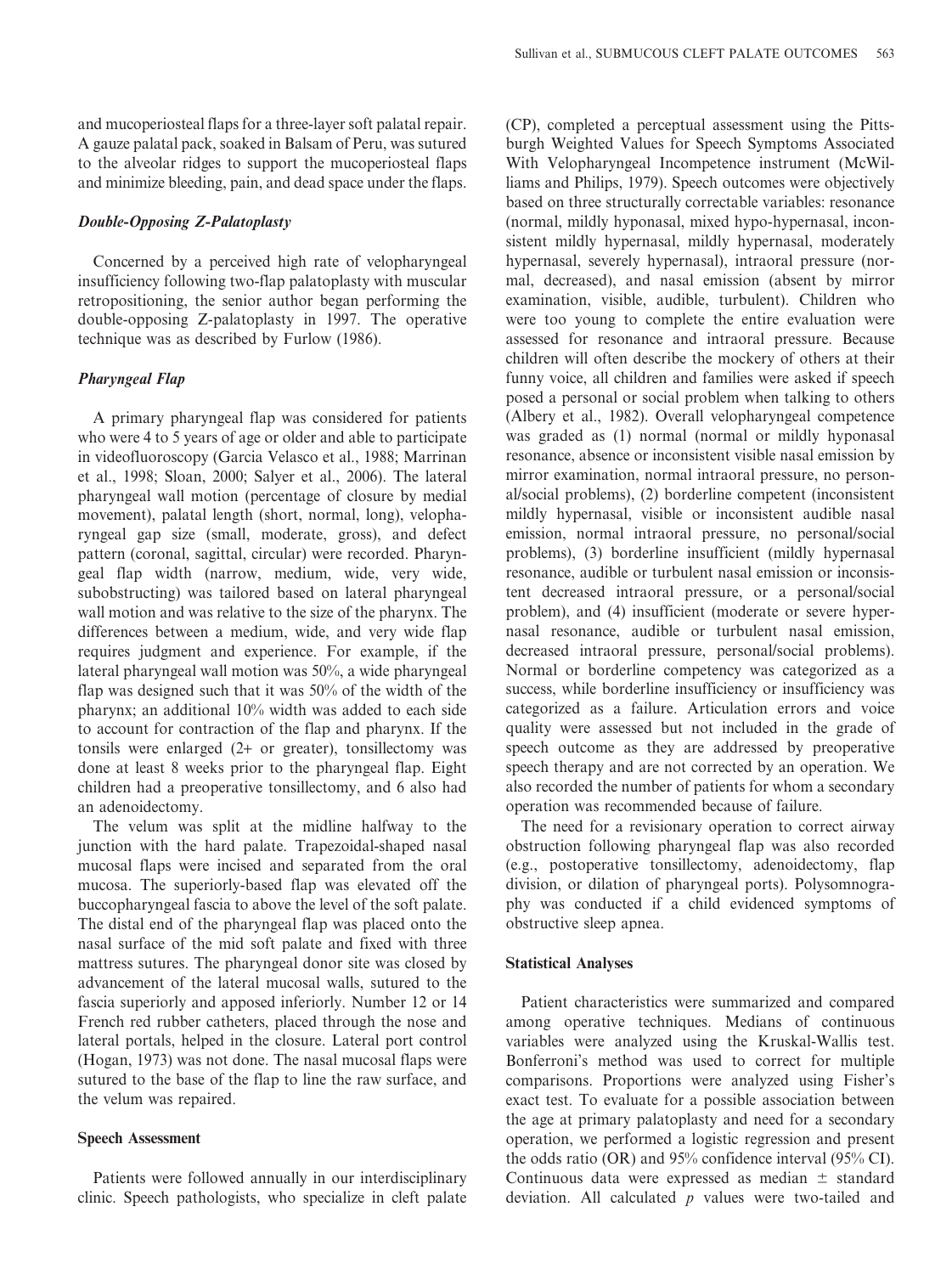|  |  | <b>TABLE 1</b> Patient Characteristics, Overall and by Primary Operation |  |  |  |  |
|--|--|--------------------------------------------------------------------------|--|--|--|--|
|--|--|--------------------------------------------------------------------------|--|--|--|--|

| Patient Characteristic                      | All Patients<br>$(N = 58)$ $(%$ ) | Two-Flap Palatoplasty<br>$(n = 24)$ $(%$ ) | Double-Opposing Z-Palatoplasty<br>$(n = 19)$ $(%$ ) | Pharyngeal Flap<br>$(n = 15)$ $(%$ ) | p Value* |
|---------------------------------------------|-----------------------------------|--------------------------------------------|-----------------------------------------------------|--------------------------------------|----------|
| Age at primary operation (years)            |                                   |                                            |                                                     |                                      |          |
| Median $\pm$ SD                             | $3.8 \pm 3.5$                     | $2.5 \pm 1.9$                              | $3.6 \pm 2.9$                                       | $9.5 \pm 2.7$                        | < 0.001  |
| Range                                       | $0.7 - 12.3$                      | $0.7 - 7.5$                                | $1.3 - 12.3$                                        | $4.3 - 12.3$                         |          |
| Duration of postoperative follow-up (years) |                                   |                                            |                                                     |                                      |          |
| Median $\pm$ SD                             | $2.0 \pm 3.5$                     | $3.7 \pm 4.3$                              | $1.1 \pm 2.6$                                       | $0.7 \pm 2.0$                        | .001     |
| Male: female ratio                          | 34:24 (59:41)                     | 14:10 (58:42)                              | 11:8(58:42)                                         | 9:6(60:40)                           | 1.0      |
| Overt:occult SMCP                           | 43:15                             | 23:1                                       | 16:3                                                | 4:11                                 | < 0.001  |
| Hearing loss                                | 10(17)                            | 4(17)                                      | 2(11)                                               | 4(27)                                | .6       |
| Syndrome/association                        | 16(28)                            | 5(21)                                      | 5(26)                                               | 6(40)                                | .5       |
| Cleft lip                                   | 8(14)                             | 5(21)                                      | 3(16)                                               | 0(0)                                 | .12      |
| Completed postoperative speech              |                                   |                                            |                                                     |                                      | 1.0      |
| evaluation to date                          | 47 (94)                           | 20(83)                                     | 15(79)                                              | 12(80)                               |          |
| Oronasal fistula                            | 1(2)                              | 0(0)                                       | 1(5)                                                | 0(0)                                 | .6       |

\* p values were calculated using the Kruskal-Wallis test to compare median age and length of follow-up and Fisher's exact test to compare all other proportions.

considered significant if  $< .05$ . Statistical analyses were performed using Stata version 8 (Statacorp, College Station, TX).

#### **RESULTS**

#### Patient Population

We reviewed 58 patients with SMCP and velopharyngeal insufficiency (Table 1). As expected, there were significant differences in age at operation among the three techniques  $(\chi^2[2, 58] = 27.0, p < .001)$ . Patients who had a doubleopposing Z-palatoplasty were older than those who had a two-flap palatoplasty ( $\chi^2[1, 43 = 6.2, p = .04,$  Bonferroni corrected). Patients managed with a pharyngeal flap were significantly older at the time of operation as compared with those treated with either two-flap palatoplasty or double-opposing Z-palatoplasty  $(\chi^2[1, 39] = 22.7, p < .001,$ and  $\chi^2[1, 34] = 12.4$ ,  $p = .001$ , respectively; Bonferroni corrected) and were also more likely to have an occult SMCP  $(\chi^2[2, 58] = 24.5, p < .001)$ . The age at diagnosis and treatment was also significantly delayed for children with occult SMCP (median, 7; range, 3 to 12 years) when compared with those with overt SMCP (median, 3.4; range, 0.7 to 12 years;  $\chi^2[1, 57] = 12.4, p < .001$ ). A syndrome or association was diagnosed in 16 of 58 patients, with 5 treated with two-flap palatoplasty (Ectrodactyly-ectodermal dysplasia cleft, limb-mammary, Treacher Collins, Nagar, and an unknown syndrome), 5 treated with a double-opposing Z-palatoplasty (Stickler, VATER, FG, and 2 unknown), and 6 who underwent a pharyngeal flap (Asperger, Loeys-Dietz, Kallman, Angelman, Neurofibromatosis, and CHARGE).

# Speech Outcomes: Operative Technique and Age at Operation

Postoperative perceptual speech results were available for 47 patients (Table 2). Overall velopharyngeal function, resonance, intraoral pressure, voice quality, and operative failure, necessitating a secondary operation, were significantly different among treatment groups (Table 2).

# Palatoplasty (Two-Flap Palatoplasty With Muscular Retropositioning and Double-Opposing Z-Palatoplasty)

Postoperative speech results were available for 20 patients treated with two-flap palatoplasty with muscular retropositioning (Table 2). Operative success was achieved in 6 patients (30%). Thus, a secondary operation was recommended for 14 children (70%) due to persistent velopharyngeal insufficiency or borderline insufficiency. Most children had persistent visible or audible nasal emission, some degree of hypernasal resonance, and reduced intraoral pressure.

Postoperative speech results were available for 15 patients treated with a double-opposing Z-palatoplasty (Table 2). This procedure was successful in 10 children (67%), and a secondary pharyngeal flap was recommended for 5 children (33%). Most patients had visible nasal air emission but normal nasal resonance and normal intraoral pressure.

We compared characteristics between those patients who did and did not require a secondary operation following palatoplasty (Table 3) and found no difference in the median age at palatoplasty ( $\chi^2[1, 35] = 0.6$ ,  $p = .4$ ). In addition, we found no relationship between age at palatoplasty and subsequent need for a secondary operation (OR = 0.82; 95% CI = 0.62 to 1.09,  $p = .16$ ) nor overt versus occult and need for a secondary operation  $(\chi^2[1, 35])$  $= 0.8, p = .6$ . Furthermore, primary palatoplasty was performed before 2 years of age on 12 patients; the procedure was a two-flap palatoplasty in 10 and a double-opposing Z-palatoplasty in two patients. Postoperative speech results were available for 8 children, and 3 (38%) required a secondary operation due to persistent velopharyngeal insufficiency. Notably, if the repair was done before 2 years of age, children were no less likely to need a secondary operation than those repaired after 2 years of age  $(p = .4)$ .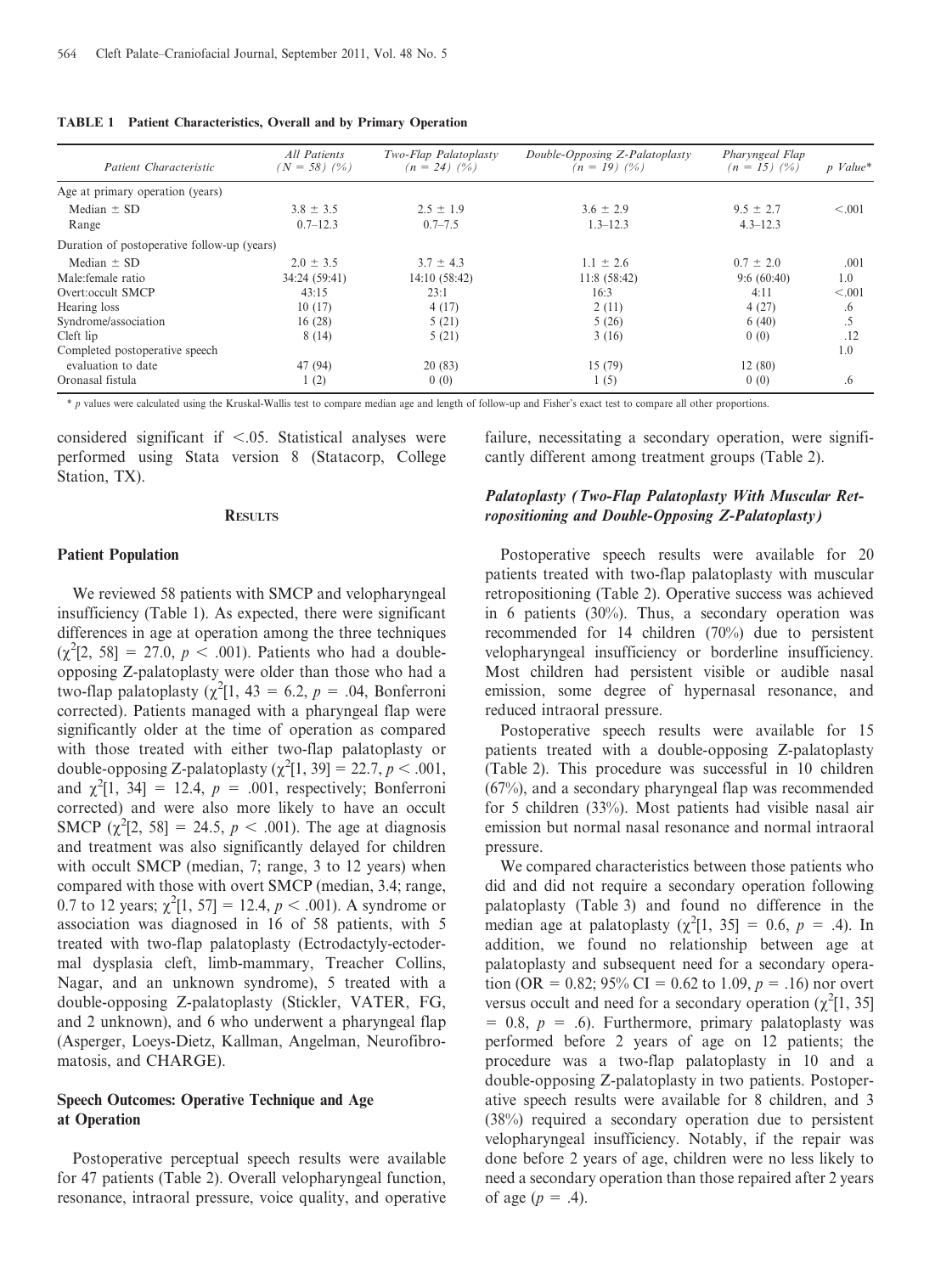|                                                      | All Patients<br>$(n = 47)$ $(%)$ | Two-Flap Palatoplasty<br>$(n = 20)$ $(%)$ | Double-Opposing<br>Z-Palatoplasty<br>$(n = 15)$ $(%)$ | Pharyngeal Flap<br>$(n = 12)$ $(%)$ | $p$ Value* |
|------------------------------------------------------|----------------------------------|-------------------------------------------|-------------------------------------------------------|-------------------------------------|------------|
| Age at speech evaluation (years)                     |                                  |                                           |                                                       |                                     |            |
| Median $\pm$ SD                                      | $6.0 \pm 3.4$                    | $5.2 \pm 3.2$                             | $5.4 \pm 3.2$                                         | $10.7 \pm 2.9$                      | .007       |
| Velopharyngeal function                              |                                  |                                           |                                                       |                                     | .017       |
| Normal                                               | 22(47)                           | 5(25)                                     | 7(47)                                                 | 10(83)                              |            |
| Borderline competency                                | 5(11)                            | 1(5)                                      | 3(20)                                                 | 1(8)                                |            |
| Borderline insufficiency                             | 9(19)                            | 7(35)                                     | 2(13)                                                 | 1(8)                                |            |
| Insufficiency                                        | 11(23)                           | 7(35)                                     | 3(20)                                                 | 0(0)                                |            |
| Resonance                                            |                                  |                                           |                                                       |                                     | .046       |
| Normal                                               | 20(43)                           | 5(26)                                     | 5(33)                                                 | 10(83)                              |            |
| Mildly hyponasal                                     | 2(4)                             | 0(0)                                      | 2(13)                                                 | 0(0)                                |            |
| Mixed hypohypernasal                                 | 1(2)                             | 1(5)                                      | 0(0)                                                  | 0(0)                                |            |
| Inconsistent mildy hypernasal                        | 5(11)                            | 1(5)                                      | 3(20)                                                 | 1(8)                                |            |
| Mildly hypernasal                                    | 5(11)                            | 3(16)                                     | 1(7)                                                  | 1(8)                                |            |
| Moderately hypernasal                                | 8(17)                            | 5(26)                                     | 3(20)                                                 | 0(0)                                |            |
| Severely hypernasal                                  | 5(11)                            | 4(21)                                     | 1(7)                                                  | 0(0)                                |            |
| Not recorded                                         | 1                                | 1                                         | $\Omega$                                              | $\Omega$                            |            |
| Intraoral pressure                                   |                                  |                                           |                                                       |                                     | .035       |
| Normal                                               | 30(65)                           | 9(45)                                     | 10(67)                                                | 11(92)                              |            |
| Decreased                                            | 16(35)                           | 10(55)                                    | 5(33)                                                 | 1(8)                                |            |
| Not recorded                                         | 1                                | 1                                         | $\theta$                                              | $\Omega$                            |            |
| Nasal emission                                       |                                  |                                           |                                                       |                                     | $\cdot$    |
| Absence by mirror examination                        | 8(18)                            | 3(15)                                     | 1(8)                                                  | 4(33)                               |            |
| Visible                                              | 28(62)                           | 11(55)                                    | 10(77)                                                | 7(58)                               |            |
| Audible or turbulent                                 | 9(20)                            | 6(30)                                     | 2(15)                                                 | 1(8)                                |            |
| Not recorded                                         | $\overline{2}$                   | $\theta$                                  | $\overline{2}$                                        | $\Omega$                            |            |
| Personal/social problems reported by child or parent |                                  |                                           |                                                       |                                     |            |
| No                                                   | 22(47)                           | 6(30)                                     | 10(67)                                                | 11(92)                              | .001       |
| Yes                                                  | 25(53)                           | 14(70)                                    | 5(33)                                                 | 1(8)                                |            |
| Oronasal fistula                                     | 1(2)                             | 0(0)                                      | 1(7)                                                  | 0(0)                                | .6         |
| Secondary operation recommended                      | 20(43)                           | 14(70)                                    | 5(33)                                                 | 1(8)                                | .002       |

|  | TABLE 2 Postoperative Results of Perceptual Speech Evaluation and Need for a Secondary Operation, Overall and by Primary Operation |  |  |  |  |  |  |  |
|--|------------------------------------------------------------------------------------------------------------------------------------|--|--|--|--|--|--|--|
|--|------------------------------------------------------------------------------------------------------------------------------------|--|--|--|--|--|--|--|

al-Wallis test to compare median age and Fisher's exact test to compare all other proportions.

# Pharyngeal Flap

The median preoperative lateral pharyngeal wall motion was 60% (range, 0%–90%). Most children had a short or normal-length palate with a small or medium circular velopharyngeal closure defect (Figs. 1 through 3). The pharyngeal flap width was tailored based on these findings (Fig. 4).

Postoperative speech results were available for 12 patients (Table 2). Velopharyngeal function was normal or borderline competent in 11 patients (92%); only one

patient had persistent borderline velopharyngeal insufficiency but improved relative to preoperative evaluation. None of the patients demonstrated hyponasal speech, obstructive sleep apnea, or flap dehiscence.

#### **DISCUSSION**

SMCP is rare, and only 5% to 10% of these patients exhibit velopharyngeal insufficiency (Weatherley-White et al., 1972; Lewin et al., 1980; Shprintzen et al., 1985; Gosain et al., 1996; Ysunza et al., 2001; Abdel-Aziz, 2007). There

TABLE 3 Characteristics of Patients Who Did or Did Not Require a Secondary Operation Following Palatoplasty (Two-Flap Palatoplasty With Muscular Retropositioning or Double-Opposing Z-Palatoplasty)

| Patient Characteristic           | Secondary Operation ( $n = 19$ ) (%) | <i>No Secondary Operation</i> ( $n = 16$ ) (%) | $p$ Value* |  |
|----------------------------------|--------------------------------------|------------------------------------------------|------------|--|
| Age at primary operation (years) |                                      |                                                |            |  |
| Median $\pm$ SD                  | $3.4 \pm 1.6$                        | $3.7 \pm 3.4$                                  | .4         |  |
| Range                            | $0.7 - 12.3$                         | $1 - 7.5$                                      |            |  |
| Male: female ratio               | 10:9(53:47)                          | 12:4(75:25)                                    |            |  |
| Overt:occult SMCP                | 16:3                                 | 15:1                                           | $\cdot$    |  |
| Syndrome/association             | 5(26)                                | 4(25)                                          | 1.0        |  |
| Cleft lip                        | 3(16)                                | 4(25)                                          |            |  |

\* p values were calculated using the Kruskal-Wallis test to compare median age and Fisher's exact test to compare all other proportions.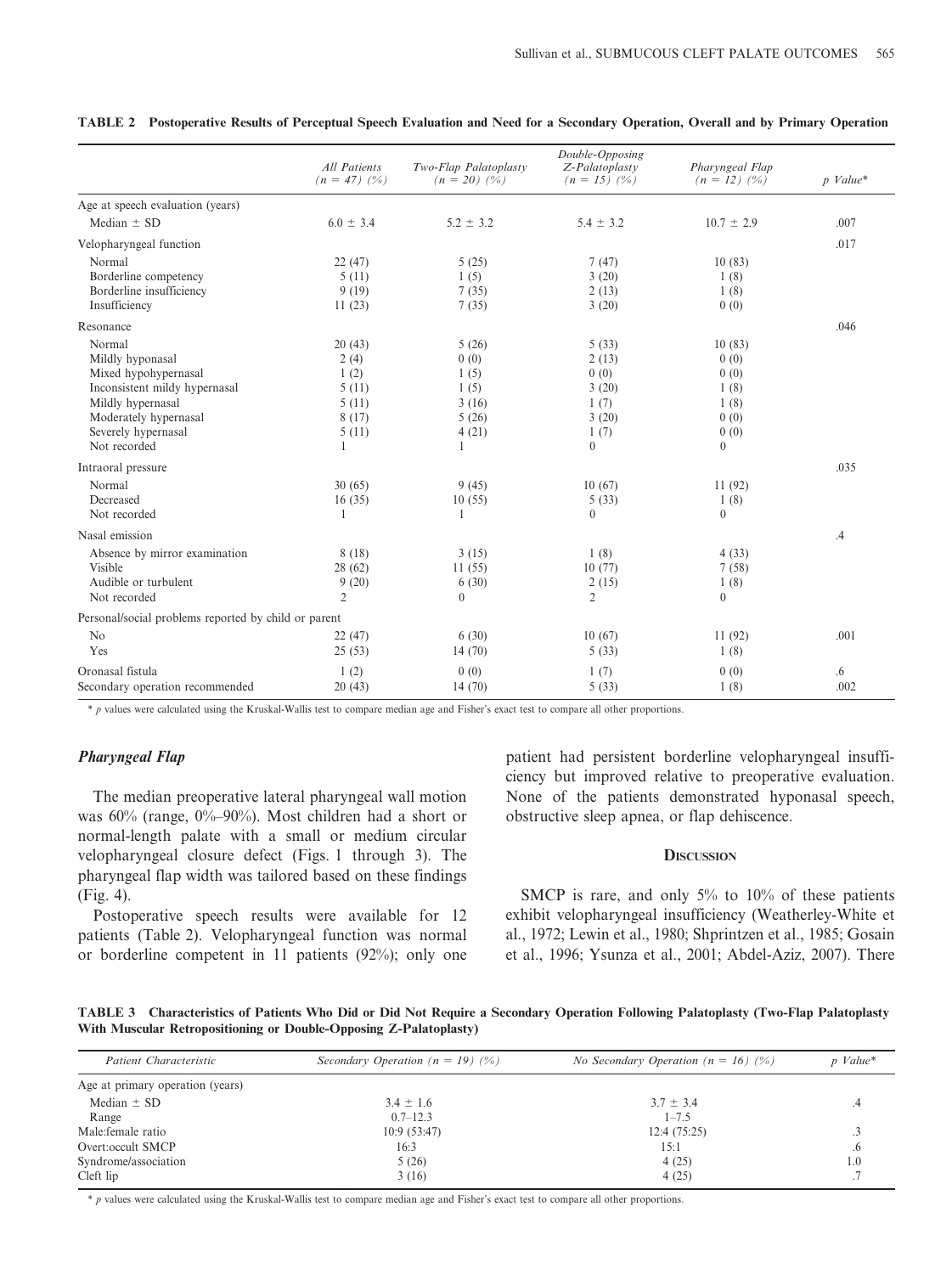

FIGURE 1 Videofluoroscopic results. Percentage of patients by estimated palatal length.

are few clinical audits that compare techniques and document long-term results by a single surgeon (Seagle et al., 1999). The wide spectrum in anatomic and functional severity further complicates the diagnosis and treatment of SMCP (Crikelair et al., 1970; Kaplan, 1975; Garcia Velasco et al., 1988; Gosain et al., 1996). The most appropriate age at operation and technique are debated. We reviewed speech outcomes in patients with SMCP treated by one surgeon using one of three primary operative techniques (two-flap palatoplasty, double-opposing Z-palatoplasty, or pharyngeal flap). We found significant differences in success, speech characteristics, and necessity for a secondary procedure among the three procedures.

Speech results were disappointing in our series of children who had two-flap palatoplasty and muscular retropositioning. Most children (70%) required a secondary pharyngeal flap. Results in the literature vary considerably. Some surgeons, even those who performed radical levator muscle retropositioning, have also shown relatively poor results, with secondary operative rates ranging from 28% to



FIGURE 3 Videofluoroscopic results. Percentage of patients by velopharyngeal defect size.

70% (Porterfield and Traube, 1965; Porterfield et al., 1976; Park et al., 2000; Sommerlad et al., 2004; David et al., 2006). Perhaps heterogenous anatomical abnormalities are a cause of variable results. Sommerlad and colleagues (2004) presented a thorough review of speech outcome as well as anatomic severity of SMCP. Anatomic severity of the SMCP did not correlate with the degree of speech abnormality preoperatively but was a predictor of surgical outcome postoperatively. While less severe SMCP was associated with increased need for a secondary operation, a careful review of the data demonstrated a greater degree of improvement for those with more severe SMCP as compared with those with occult SMCP. Although we did not grade the anatomic severity beyond overt versus occult SMCP, we found no relationship between severity and need for a secondary operation following palatoplasty.

The children in our series who had a two-flap palatoplasty with muscular retropositioning underwent the operation at a younger age than those treated with a double-opposing Z-palatoplasty; however, few children had



FIGURE 2 Videofluoroscopic results. Percentage of patients by velopharyngeal closure pattern.



FIGURE 4 Percentage of patients by width of pharyngeal flap.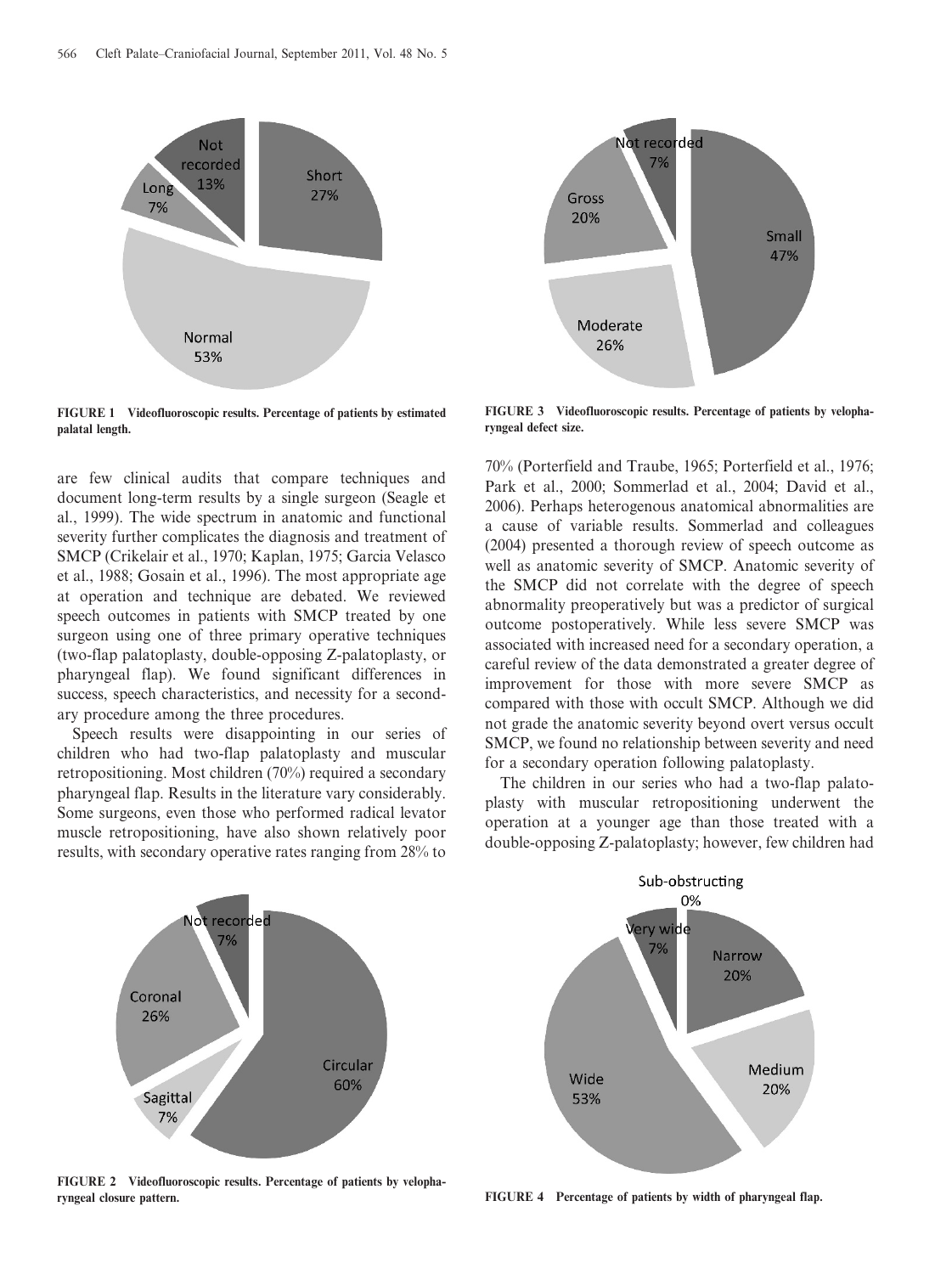palatoplasty prior to 1 to 2 years of age. The poor speech results we and others observed may be due to repair at too advanced of an age, best described as a delayed primary palatoplasty.

Age at palatoplasty must be considered in relation to age of speech production and articulation (Trost, 1981; Dorf and Curtin, 1982). Spoken words typically begin at approximately 12 months of age. This has been shown to be a critical age as velopharyngeal competence is attained more often in infants with CP (Veau I–IV) when the palate is repaired before 1 year of age (Dorf and Curtin, 1982; Marrinan et al., 1998; Rohrich et al., 2000; Chapman et al., 2008; Sullivan et al., 2009). Early repair of SMCP has also been proposed (Calnan, 1954; Porterfield and Traube, 1965; Pensler and Bauer, 1988; Scheuerle and Habal, 2007), but the relatively late age of presentation usually delays correction (Porterfield and Traube, 1965; Crikelair et al., 1970; Park et al., 2000; David et al., 2006; Isotalo et al., 2008). In our series, the median age of treatment was 3.8 years. Other investigators have also reported an advanced average age of treatment at 3 to 5 years (Porterfield and Traube, 1965; Porterfield et al., 1976; Park et al., 2000; David et al., 2006; Isotalo et al., 2008).

Some who advocate for early repair presented small studies, which lacked power for meaningful analysis. Pensler and Bauer (1988) advocated early repair of SMCP based on a small series. They documented normal speech in six of eight children operated on before 2 years of age but in only one of seven if the operation was delayed until after 2 years of age. Likewise, Scheuerle and Habal (2007) recommended palatoplasty by 6 months of age based on an experience with 13 patients, but they provided no detailed patient information. Nevertheless, they attributed their 0% secondary operative rate to early repair.

We documented that those children who were surgically managed before 2 years of age were no more likely to attain postoperative velopharyngeal competency than those treated after 2 years of age. In addition, among all patients treated with palatoplasty (two-flap palatoplasty with muscular retropositioning or double-opposing Z-palatoplasty), we found age at operation to be independent of the need for a secondary operation. Perhaps any operation, regardless of technique, after the critical age of 1 year would be less likely to achieve optimal speech outcome when compared with those repaired at an early age. Nevertheless, most authors recommend postponing operative repair for SMCP and waiting until speech is sufficient to allow thorough evaluation of velopharyngeal function (Kaplan, 1975; Minami et al., 1975; Porterfield et al., 1976; Garcia Velasco et al., 1988; Seagle et al., 1999; Sloan, 2000; Ysunza et al., 2001; Salyer et al., 2006). Furthermore, few children with SMCP will develop velopharyngeal insufficiency and require an operation (Weatherley-White et al., 1972; Kaplan, 1975; Shprintzen et al., 1985; Garcia Velasco et al., 1988; McWilliams, 1991; Gosain et al., 1996; Seagle et al., 1999; Ysunza et al., 2001; Abdel-Aziz, 2007; Isotalo et al., 2007). A

child with an overt SMCP puts the surgeon is in a difficult position: operate early and perform an unnecessary operation, or wait until an age when velopharyngeal insufficiency is demonstrable and risk a poor speech outcome.

Regardless of the age at operation, we found doubleopposing Z-palatoplasty to be more effective (67% success) than two-flap palatoplasty with muscular retropositioning (30% success). Other investigators have also published favorable results using this technique, with reported secondary operative rates as low as 7.2% (Furlow 1986; Garcia Velasco et al., 1988; Brothers et al., 1995; Chen et al., 1996; Lindsey and Davis 1996; Gunther et al., 1998; Kirschner et al., 1999; Seagle et al., 1999; Park et al., 2000; LaRossa et al., 2004; Perkins et al., 2005). Palatal lengthening obtained by this operation probably explains its success as compared to two-flap palatoplasty with muscular retropositioning. Most patients in our series had a small circular velopharyngeal gap with a short or normal palatal length; these are the very patients most likely to benefit from this operation (Furlow, 1986; Chen et al., 1994; Seagle et al., 1999; D'Antonio et al., 2000; Park et al., 2000; Sie and Gruss, 2002; Dailey et al., 2006). Therefore, we recommend double-opposing Z-palatoplasty as the primary operation for children with SMCP and documented velopharyngeal insufficiency. After age 4 to 5 years, children are usually cooperative enough to complete videofluoroscopic assessment and are considered candidates for either a doubleopposing Z-palatoplasty or pharyngeal flap. In our small series of patients older than 4 years treated with doubleopposing Z-palatoplasty, success was noted in all cases.

The tailored pharyngeal flap was the most effective operative technique for SMCP. Operative success was obtained in 92% patients. Several other investigators have also recommended a primary pharyngeal flap. Indeed, it has the highest reported success, with 80% to 90% of patients demonstrating normal speech (Porterfield and Traube, 1965; Weatherley-White et al., 1972; Abyholm, 1976; Porterfield et al., 1976; Shprintzen et al., 1979; Seyfer and Simon, 1989; Seagle et al., 1999; Park et al., 2000; Husein et al., 2004; Abdel-Aziz, 2007). Despite its proven efficacy, many surgeons avoid a primary pharyngeal flap, especially in young children, for fear of complications such as hyponasal speech and obstructive sleep apnea (Pensler and Bauer, 1988). We did not find evidence to support these fears in this sample of patients; neither hyponasality nor sleep apnea was documented. Nevertheless, we recognize that these complications do occur. We have documented hyponasality in 8.7% and sleep apnea in 2.5% of nonsyndromic patients with CP who required a pharyngeal flap (Sullivan et al., 2010). With careful consideration of lateral pharyngeal wall motion, surgeons experienced with constructing a tailored pharyngeal flap also report hyponasality in 3% to 27% of patients (Hogan, 1973; Shprintzen et al., 1979; Morris et al., 1995; Canady et al., 2003; Cable et al., 2004; Dailey et al., 2006; Lam et al., 2007) and low incidence of sleep apnea at 0% to 3.4% (Ysunza et al., 1993;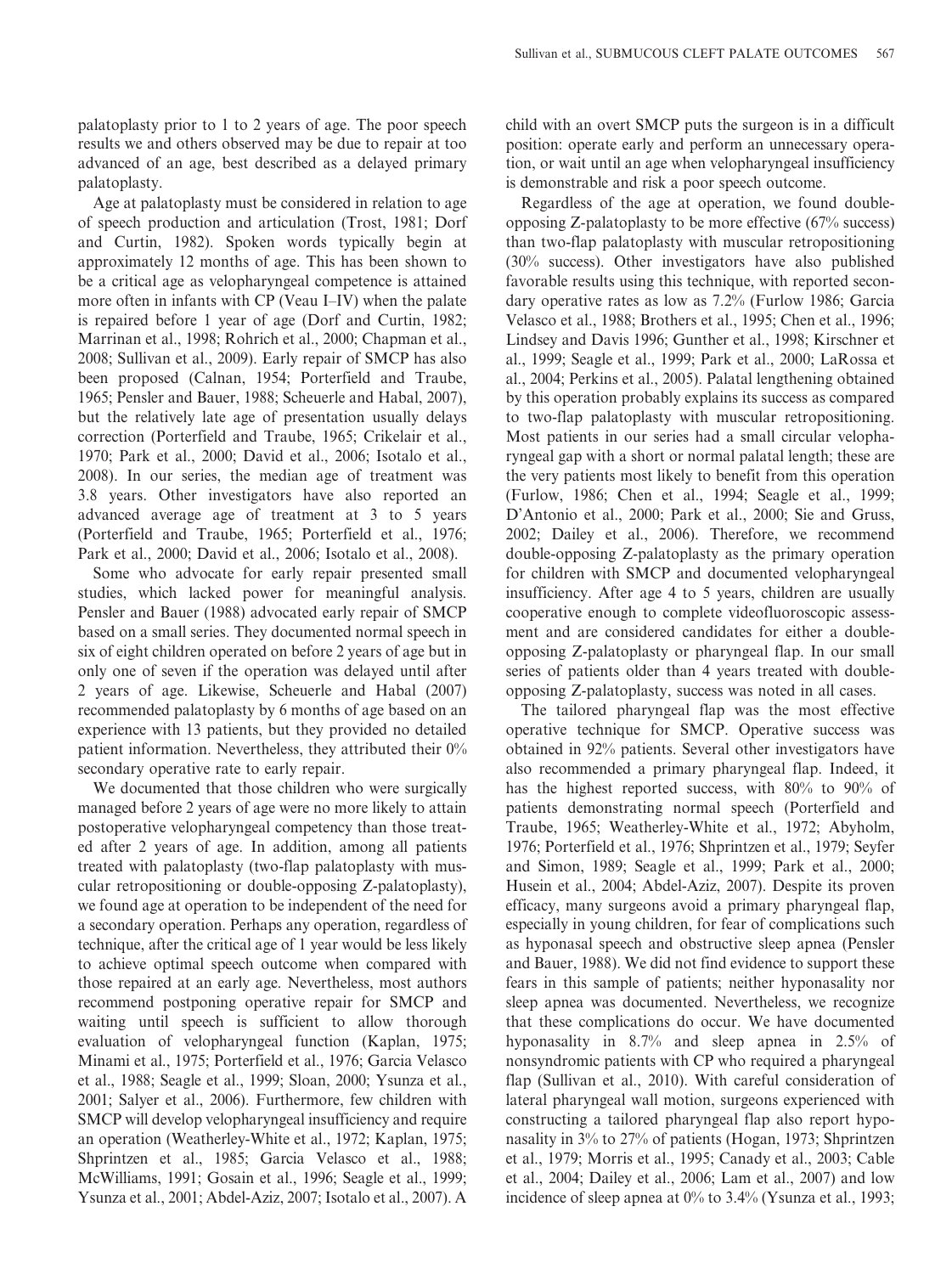Hofer et al., 2002; Ysunza et al., 2002; Husein et al., 2004; Dailey et al., 2006; Salyer et al., 2006; Abdel-Aziz, 2007; Chegar et al., 2007; Isotalo et al., 2008). Enlarged tonsils must also be considered as hypertrophy, and posterior displacement into the oropharynx can obstruct the lateral ports and nasal airway (Ysunza et al., 1993; Chegar et al., 2007). Some authors have proposed routine tonsillectomy and adenoidectomy 3 to 4 months before a pharyngeal flap to minimize the risk of obstructive sleep apnea (Ysunza et al., 1993; Ysunza et al., 2001; Ysunza et al., 2002).

Sphincter pharyngoplasty is a comparable operation for treatment of velopharyngeal insufficiency, with a reported success rate similar to that of a pharyngeal flap (78% to 90%; Riski et al., 1992; Witt et al., 1994; James et al., 1996; Witt, Marsh, et al., 1998; Orticochea, 1999; Ysunza et al., 1999; Ysunza et al., 2002; Losken et al., 2003). Nevertheless, two prospective randomized trials have shown that a pharyngeal flap is more effective, although not statistically significantly, than a sphincter pharyngoplasty (Ysunza et al., 2002; Abyholm et al., 2005). Some complications of a sphincter pharyngoplasty are higher than a pharyngeal flap, with revision rates of  $12\%$  to  $16\%$  (Riski et al., 1992; Sie et al., 1998; Witt, Marsh, et al., 1998; Losken et al., 2003) and hyponasality in up to 22% of patients (Losken et al., 2003). The rate of obstructive sleep apnea is not different between the two procedures (Abyholm et al., 2005).

## Limitations

Whereas data collected from a single surgeon eliminates some of the variability seen in other reports, our results may not necessarily be the same for other surgeons. Furthermore, the sample size in this and most studies of SMCP prevents multivariable statistical analyses to assess the relative contributions of age of repair and operative technique. The few children operated on before 1 and 2 years of age also limited our ability to make conclusive statements about the effect of age and early palatoplasty on speech outcome. Our two-flap palatoplasty technique involved levator muscular retropositioning, but these operations and those of many other reports were performed before Sommerlad (2003) espoused radical retropositioning. Perhaps these patients may have benefited from more extensive levator dissection and retropositioning. Nevertheless, Sommerlad, who performed a thorough multivariable analysis, reported moderate or severe hypernasality and nasal emission in 38% of his patients with SMCP (Sommerlad et al., 2004).

Another criticism of our report would be that speech outcomes were obtained from more than one speech pathologist, and interrater reliability was not evaluated. Speech pathologists may vary in their objective description of speech characteristics. We also asked all patients if their speech posed a personal or social problem. Children will describe the mockery of others at their funny voice, and

perhaps other surgeons and speech pathologists need to elicit these symptoms more often (Albery et al., 1982). Further, we evaluated the need for a secondary operation. Secondary operative incidences can be difficult to compare among surgeons and institutions because the threshold to recommend such operations is variable.

#### **CONCLUSIONS**

We evaluated perceptual speech results and the need for a secondary operation following repair of SMCP by one of three operations (two-flap palatoplasty with muscular retropositioning, double-opposing Z-palatoplasty, or pharyngeal flap) performed by one surgeon over a 24-year period. Our findings suggest a logic track for treatment of SMCP. The study showed that a secondary operation will be necessary in 70% of patients following two-flap palatoplasty, 33% following double-opposing Z-palatoplasty, and less than 10% following pharyngeal flap. Therefore, we recommend double-opposing Z-palatoplasty as the primary operation for children younger than 4 to 5 years with SMCP (overt or occult) and velopharyngeal insufficiency. For cooperative children older than 4 to 5 years who are able to undergo videofluorscopy, a primary pharyngeal flap can be performed with high rate of success and rare complications. Nevertheless, a pharyngeal flap could also be reserved as an effective secondary operation, if double-opposing Z-palatoplasty is unsuccessful.

#### **REFERENCES**

- Abdel-Aziz M. Treatment of submucous cleft palate by pharyngeal flap as a primary procedure. Int J Pediatr Otorhinolaryngol. 2007;71: 1093–1097.
- Abyholm FE. Submucous cleft palate. Scand J Plast Reconstr Surg. 1976;10:209–212.
- Abyholm F, D'Antonio L, Davidson Ward SL, Kjoll L, Saeed M, Shaw W, Sloan G, Whitby D, Worhington H, Wyatt R. Pharyngeal flap and sphincterplasty for velopharyngeal insufficiency have equal outcome at 1 year postoperatively: results of a randomized trial. Cleft Palate Craniofac J. 2005;42:501–511.
- Albery EH, Bennett JA, Pigott RW, Simmons RM. The results of 100 operations for velopharyngeal incompetence—selected on the findings of endoscopic and radiological examination. Br J Plast Surg. 1982; 35:118–126.
- Andrades P, Espinosa-de-los-Monteros A, Shell DHT, Thurston TE, Fowler JS, Xavier ST, Ray PD, Grant JH III. The importance of radical intravelar veloplasty during two-flap palatoplasty. Plast Reconstr Surg. 2008;122:1121–1130.
- Arvystas M, Shprintzen RJ. Craniofacial morphology in the velo-cardiofacial syndrome. J Craniofac Genet Dev Biol. 1984;4:39–45.
- Bardach J, Morris HL, Olin WH, Gray SD, Jones DL, Kelly KM, Shaw WC, Semb G. Results of multidisciplinary management of bilateral cleft lip and palate at the Iowa Cleft Palate Center. Plast Reconstr Surg. 1992;89:419–432.
- Brothers DB, Dalston RW, Peterson HD, Lawrence WT. Comparison of the Furlow double-opposing Z-palatoplasty with the Wardill-Kilner procedure for isolated clefts of the soft palate. Plast Reconstr Surg. 1995;95:969–977.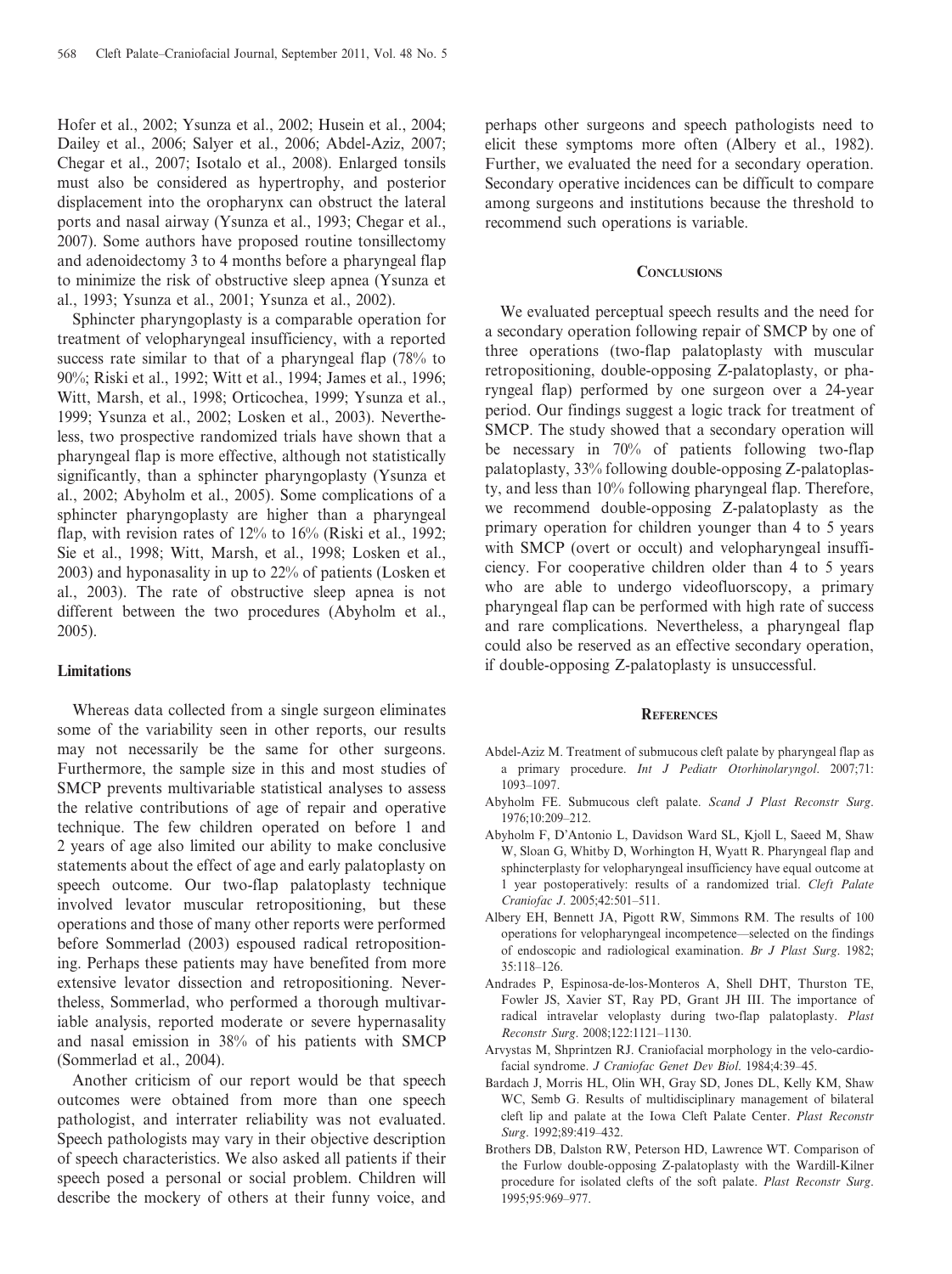Cable BB, Canady JW, Karnell MP, Karnell LH, Malick DN. Pharyngeal flap surgery: long-term outcomes at the University of Iowa. Plast Reconstr Surg. 2004;113:475–478.

Calnan J. Submucous cleft palate. Br J Plast Surg. 1954;6:264–282.

- Canady JW, Cable BB, Karnell MP, Karnell LH. Pharyngeal flap surgery: protocols, complications, and outcomes at the University of Iowa. Otolaryngol Head Neck Surg. 2003;129:321–326.
- Chapman KL, Hardin-Jones MA, Goldstein JA, Halter KA, Havlik RJ, Schulte J. Timing of palatal surgery and speech outcome. Cleft Palate Craniofac J. 2008;45:297–308.
- Chegar BE, Shprintzen RJ, Curtis MS, Tatum SA. Pharyngeal flap and obstructive apnea: maximizing speech outcome while limiting complications. Arch Facial Plast Surg. 2007;9:252–259.
- Chen KT, Wu J, Noordhoff SM. Submucous cleft palate. Changgeng Yi Xue Za Zhi. 1994;17:131–137.
- Chen PK, Wu J, Hung KF, Chen YR, Noordhoff MS. Surgical correction of submucous cleft palate with Furlow palatoplasty. Plast Reconstr Surg. 1996;97:1136–1146.
- Crikelair GF, Striker P, Cosman B. The surgical treatment of submucous cleft palate. Plast Reconstr Surg. 1970;45:58–65.
- D'Antonio LL, Eichenberg BJ, Zimmerman GJ, Patel S, Riski JE, Herber SC, Hardesty RA. Radiographic and aerodynamic measures of velopharyngeal anatomy and function following Furlow Z-plasty. Plast Reconstr Surg. 2000;106:539–549.
- Dailey SA, Karnell MP, Karnell LH, Canady JW. Comparison of resonance outcomes after pharyngeal flap and furlow double-opposing z-plasty for surgical management of velopharyngeal incompetence. Cleft Palate Craniofac J. 2006;43:38–43.
- David DJ, Anderson PJ, Schnitt DE, Nugent MA, Sells R. From birth to maturity: a group of patients who have completed their protocol management. Part II. Isolated cleft palate. Plast Reconstr Surg. 2006;117:515–526.
- Dorf DS, Curtin JW. Early cleft palate repair and speech outcome. Plast Reconstr Surg. 1982;70:74–81.
- Ford LC, Sulprizio SL, Rasgon BM. Otolaryngological manifestations of velocardiofacial syndrome: a retrospective review of 35 patients. Laryngoscope. 2000;110:362–367.
- Furlow LT Jr. Cleft palate repair by double opposing Z-plasty. Plast Reconstr Surg. 1986;78:724–738.
- Garcia Velasco M, Ysunza A, Hernandez X, Marquez C. Diagnosis and treatment of submucous cleft palate: a review of 108 cases. Cleft Palate J. 1988;25:171–173.
- Goldberg R, Motzkin B, Marion R, Scambler PJ, Shprintzen RJ. Velocardio-facial syndrome: a review of 120 patients. Am J Med Genet. 1993;45:313–319.
- Gosain AK, Conley SF, Marks S, Larson DL. Submucous cleft palate: diagnostic methods and outcomes of surgical treatment. Plast Reconstr Surg. 1996;97:1497–1509.
- Gunther E, Wisser JR, Cohen MA, Brown AS. Palatoplasty: Furlow's double reversing Z-plasty versus intravelar veloplasty. Cleft Palate Craniofac J. 1998;35:546–549.
- Hofer SO, Dhar BK, Robinson PH, Goorhuis-Brouwer SM, Nicolai JP. A 10-year review of perioperative complications in pharyngeal flap surgery. Plast Reconstr Surg. 2002;110:1393–1397.
- Hogan VM. A clarification of the surgical goals in cleft palate speech and the introduction of the lateral port control (l.p.c.) pharyngeal flap. Cleft Palate J. 1973;10:331–345.
- Hoopes JE, Dellon AL, Fabrikant JI, Soliman AH. Cineradiographic assessment of combined island flap pushback and pharyngeal flap in the surgical management of submucous cleft palate. Br J Plast Surg. 1970;23:39–44.
- Husein M, Chang E, Cable B, Karnell M, Karnell LH, Canady JW. Outcomes for children with submucous cleft palate and velopharyngeal insufficiency. J Otolaryngol. 2004;33:222–226.
- Inman DS, Thomas P, Hodgkinson PD, Reid CA. Oro-nasal fistula development and velopharyngeal insufficiency following primary cleft

palate surgery—an audit of 148 children born between 1985 and 1997. Br J Plast Surg. 2005;58:1051–1054.

- Isotalo E, Pulkkinen J, Haapanen ML. Speech in 6 year old children with sub-mucous cleft palate. J Craniofac Surg. 2007;18:717–722.
- Isotalo E, Pulkkinen J, Haapanen ML. Correspondence: speech in 6-yearold children with submucous cleft palate. J Craniofac Surg. 2008; 19:869–870.
- James NK, Twist M, Turner MM, Milward TM. An audit of velopharyngeal incompetence treated by the orticochea pharyngoplasty. Br J Plast Surg. 1996;49:197–201.
- Kaplan EN. The occult submucous cleft palate. Cleft Palate J. 1975; 12:356–368.
- Kelly AB. Congenital insufficiency of the palate. J Laryngol Rhinol Otol. 1910;25:281–300.
- Kirschner RE, Wang P, Jawad AF, Duran M, Cohen M, Solot C, Randall P, LaRossa D. Cleft-palate repair by modified Furlow doubleopposing Z-plasty: the Children's Hospital of Philadelphia experience. Plast Reconstr Surg. 1999;104:1998–2010.
- Lam E, Hundert S, Wilkes GH. Lateral pharyngeal wall and velar movement and tailoring velopharyngeal surgery: determinants of velopharyngeal incompetence resolution in patients with cleft palate. Plast Reconstr Surg. 2007;120:495–505.
- LaRossa D, Jackson OH, Kirschner RE, Low DW, Solot CB, Cohen MA, Mayro R, Wang P, Minugh-Purvis N, Randall P. The Children's Hospital of Philadelphia modification of the Furlow double-opposing z-palatoplasty: long-term speech and growth results. Clin Plast Surg. 2004;31:243–249.
- Lewin ML. Occult submucous cleft palate. Cleft Palate J. 1984;21:41–42.
- Lewin ML, Croft CB, Shprintzen RJ. Velopharyngeal insufficiency due to hypoplasia of the musculus uvulae and occult submucous cleft palate. Plast Reconstr Surg. 1980;65:585–591.
- Lindsey WH, Davis PT. Correction of velopharyngeal insufficiency with Furlow palatoplasty. Arch Otolaryngol Head Neck Surg. 1996;122: 881–884.
- Losken A, Williams JK, Burstein FD, Malick D, Riski JE. An outcome evaluation of sphincter pharyngoplasty for the management of velopharyngeal insufficiency. Plast Reconstr Surg. 2003;112: 1755–1761.
- Marrinan EM, LaBrie RA, Mulliken JB. Velopharyngeal function in nonsyndromic cleft palate: relevance of surgical technique, age at repair, and cleft type. Cleft Palate Craniofac J. 1998;35:95–100.
- McWilliams BJ. Submucous clefts of the palate: how likely are they to be symptomatic? Cleft Palate Craniofac J. 1991;28:247–249.
- McWilliams BJ, Philips BJ. Velopharyngeal Incompetence: Audio Seminars in Speech Pathology. Philadelphia: WB Saunders; 1979.
- Mendoza M, Molina F, Azzolini C, Ysunza Rivera A. Minimal incision palatopharyngoplasty: a preliminary report. Scand J Plast Reconstr Surg Hand Surg. 1994;28:199–205.
- Minami T, Kaplan EN, Wu G, Jobe RP. Velopharyngeal incompetence without overt cleft palate: a collective review and experience with 98 patients. Plast Reconstr Surg. 1975;55:573–587.
- Morris HL, Bardach J, Jones D, Christiansen JL, Gray SD. Clinical results of pharyngeal flap surgery: the Iowa experience. Plast Reconstr Surg. 1995;95:652–662.
- Orticochea M. The timing and management of dynamic muscular pharyngeal sphincter construction in velopharyngeal incompetence. Br J Plast Surg. 1999;52:85–87.
- Park S, Saso Y, Ito O, Tokioka K, Kato K, Nitta N, Kitano I. A retrospective study of speech development in patients with submucous cleft palate treated by four operations. Scand J Plast Reconstr Surg Hand Surg. 2000;34:131–136.
- Pensler JM, Bauer BS. Levator repositioning and palatal lengthening for submucous clefts. Plast Reconstr Surg. 1988;82:765–769.
- Perkins JA, Lewis CW, Gruss JS, Eblen LE, Sie KC. Furlow palatoplasty for management of velopharyngeal insufficiency: a prospective study of 148 consecutive patients. Plast Reconstr Surg. 2005;116:72–80.